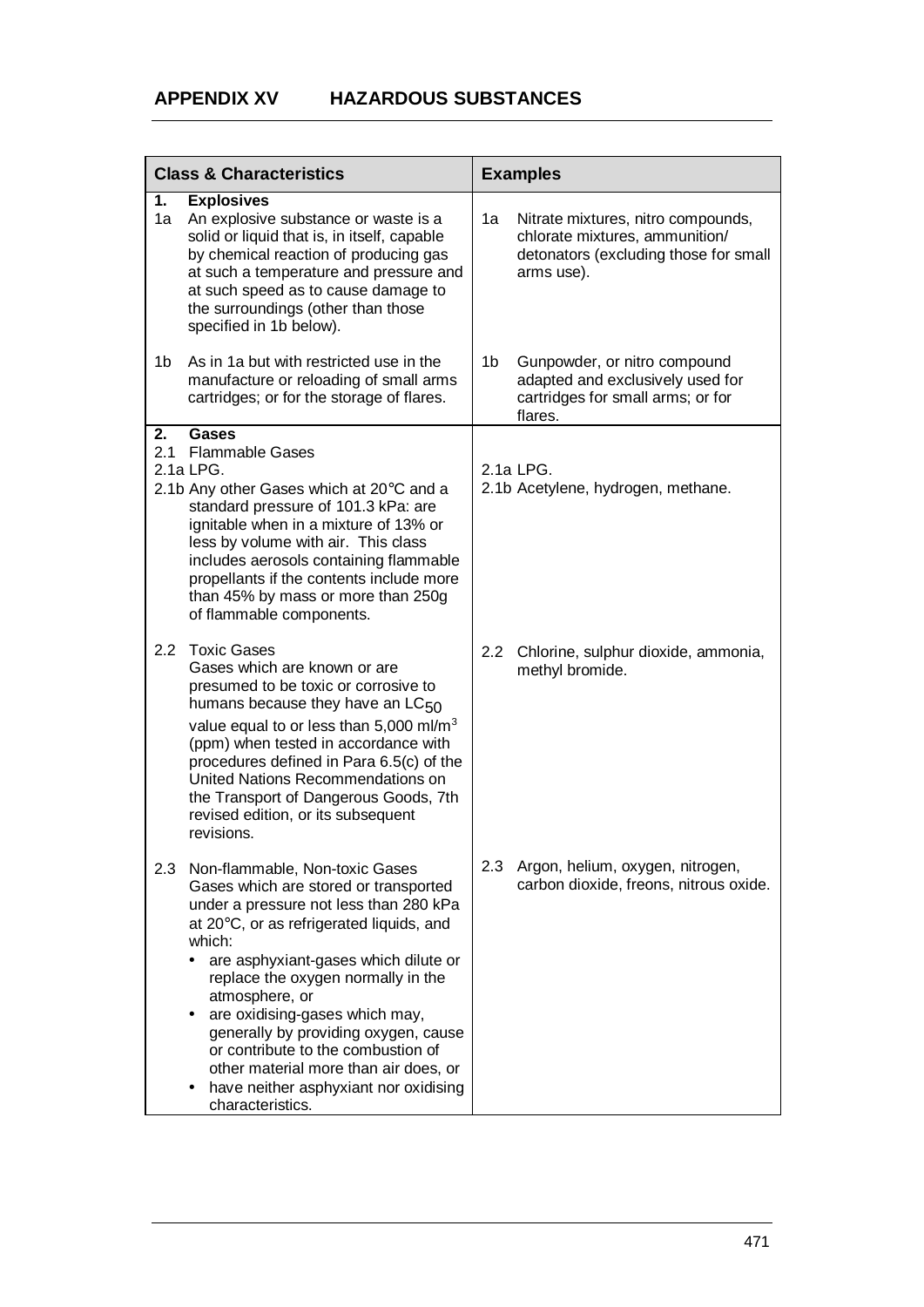| <b>Class &amp; Characteristics</b> |                                                                                                                                                                                                                                                        | <b>Examples</b> |                                                                                                                                        |
|------------------------------------|--------------------------------------------------------------------------------------------------------------------------------------------------------------------------------------------------------------------------------------------------------|-----------------|----------------------------------------------------------------------------------------------------------------------------------------|
| 3.                                 | <b>Flammable Liquids</b><br>Liquids, or mixtures of liquids, or liquids<br>containing solids in solution or<br>suspension, having the following<br>flammability limits:                                                                                |                 |                                                                                                                                        |
| 3a                                 | Flash point <23°C                                                                                                                                                                                                                                      | 3a              | Petrol, adhesives, ethyl and methyl<br>alcohols, acetone, benzene,<br>butylamine, MIBK.                                                |
| 3b                                 | Flash point 23°C; <61°C                                                                                                                                                                                                                                | 3b              | Kerosene, styrene monomer,<br>cyclohexanone, turpentine, butyl<br>methacrylate, chlorobenzene,<br>ethoxyethancl.                       |
| Зc                                 | Flash point 61°C                                                                                                                                                                                                                                       | 3c              | Diesel, petroleum oils.                                                                                                                |
| 3u                                 | Storage of 3a, b and/or c in<br>underground tanks.                                                                                                                                                                                                     |                 |                                                                                                                                        |
| 4.<br>4.1                          | <b>Flammable Solids</b><br><b>Flammable Solids</b><br>Solids or wastes other than those<br>classified as explosives, which under<br>suitable conditions, i.e. impact, friction,<br>heat, ignition, will burn or self react with<br>extreme intensity.  |                 | 4.1 Red phosphorus, ammonium picrate,<br>picric acid, monomethyamine nitrate,<br>nitrocellulose, trinitrobenzene,<br>magnesium alloys. |
|                                    | 4.2 Substances or wastes liable to<br>spontaneous combustion<br>Substances or wastes that are liable to<br>spontaneous heating during transport,<br>or heating up on contact with air, and<br>then being liable to catch fire.                         |                 | 4.2 Yellow or white phosphorus,<br>magnesium alkyls, dithionites.                                                                      |
|                                    | 4.3 Substances which in contact with water,<br>emit flammable gases<br>Substances or wastes which by<br>interaction with water are liable to<br>become spontaneously flammable or<br>give off flammable gases in dangerous<br>quantities.              |                 | 4.3 Alkali metals e.g. sodium, potassium,<br>lithium; calcium, magnesium, metal<br>hydrides, metal carbides.                           |
| 5.<br>5.1                          | <b>Oxidising Substances</b><br><b>Oxidising Substances</b><br>Substances or wastes which, in<br>themselves, are not necessarily<br>combustible, but may, generally by<br>yielding oxygen, cause or contribute to<br>the combustion of other materials. | 5.1             | Chromates, bromates, chlorates,<br>chlorites, nitrates, permanganates.                                                                 |
|                                    | 5.2 Organic Peroxides<br>Organic substances or wastes which<br>contain the bivalent 0=0 structure and<br>are thermally unstable substances                                                                                                             |                 | 5.2 Any organic peroxide (includes<br>peroxy and per compounds).<br>Percarbonates, butyl<br>peroxyphthalate, cumeme                    |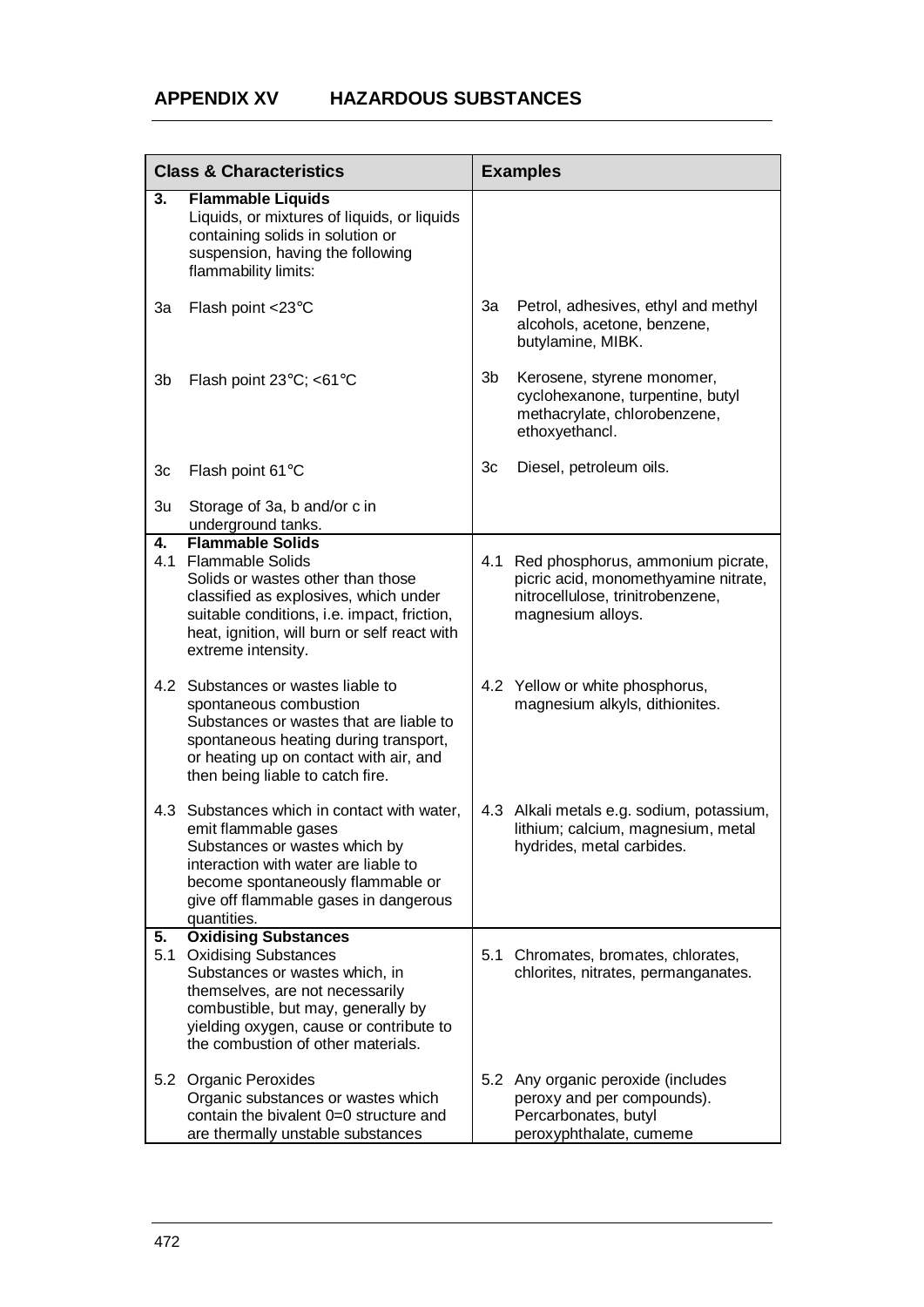## **APPENDIX XV HAZARDOUS SUBSTANCES**

| <b>Class &amp; Characteristics</b> |                                                                                                                                                                                                                                                    | <b>Examples</b> |                                                                                                                                                                                                                                                                                                                                                                                                 |
|------------------------------------|----------------------------------------------------------------------------------------------------------------------------------------------------------------------------------------------------------------------------------------------------|-----------------|-------------------------------------------------------------------------------------------------------------------------------------------------------------------------------------------------------------------------------------------------------------------------------------------------------------------------------------------------------------------------------------------------|
|                                    | which may undergo exothermic self-<br>accelerating decomposition.                                                                                                                                                                                  |                 | hydroperoxide, bezoyl peroxide.                                                                                                                                                                                                                                                                                                                                                                 |
| 6.                                 | <b>Toxic Substances</b><br><b>Controlled Pesticides and Toxic</b><br>Substances.                                                                                                                                                                   | 6.              | <b>Controlled Pesticides and Toxic</b><br>Substances as set out in Parts A and<br>B (respectively) of the Seventh<br>Schedule of the Hazardous<br>Substances and new Organisms Act<br>1996 (as set out at the end of this<br>appendix).                                                                                                                                                         |
| 7.                                 | <b>Radioactive Materials</b>                                                                                                                                                                                                                       |                 |                                                                                                                                                                                                                                                                                                                                                                                                 |
| 8.                                 | <b>Corrosives</b><br>Substances or wastes which by<br>chemical action, will cause severe<br>damage when in contact with living<br>tissue or, in the case of leakage, will<br>damage or destroy other material and<br>goods or cause other hazards. | 8.              | Acids such as; nitric, sulphuric,<br>hydrochloric, hydrofluoric acids;<br>tricholoro acetic acid. Alkalis such<br>as; sodium, potassium and lithium<br>hydroxides. Zinc chloride, zirconium<br>tetrachloride, sulphur chlorides,<br>silicon tetrachloride, phosphorus<br>pentoxide, ferric chloride,<br>phenolsulphonic acid, hydroxlamine<br>sulphate, hexyl-trichlorosilane,<br>ethanolamine. |
| 9.                                 | <b>Miscellaneous</b>                                                                                                                                                                                                                               |                 |                                                                                                                                                                                                                                                                                                                                                                                                 |
| 9.1                                | <b>Timber Preservatives</b><br>Preservatives used in the treatment of<br>timber.                                                                                                                                                                   | 9.1             | Copper, chromium, arsenic, boron,<br>and other water-borne preservatives.<br>Light organic solvent preservatives,<br>anti-sapstain chemicals.                                                                                                                                                                                                                                                   |
|                                    | 9.2 Chlorinated Solvents                                                                                                                                                                                                                           |                 | 9.2 Bromodichloromethane,<br>Trichloroethane,<br>Chlorodibromomethane 1,1,1 -<br>Tricholoroethene, Tetrachloroethene,<br>Trichloromethane,<br>Tetrachloromethane,<br>Tribromomethane.                                                                                                                                                                                                           |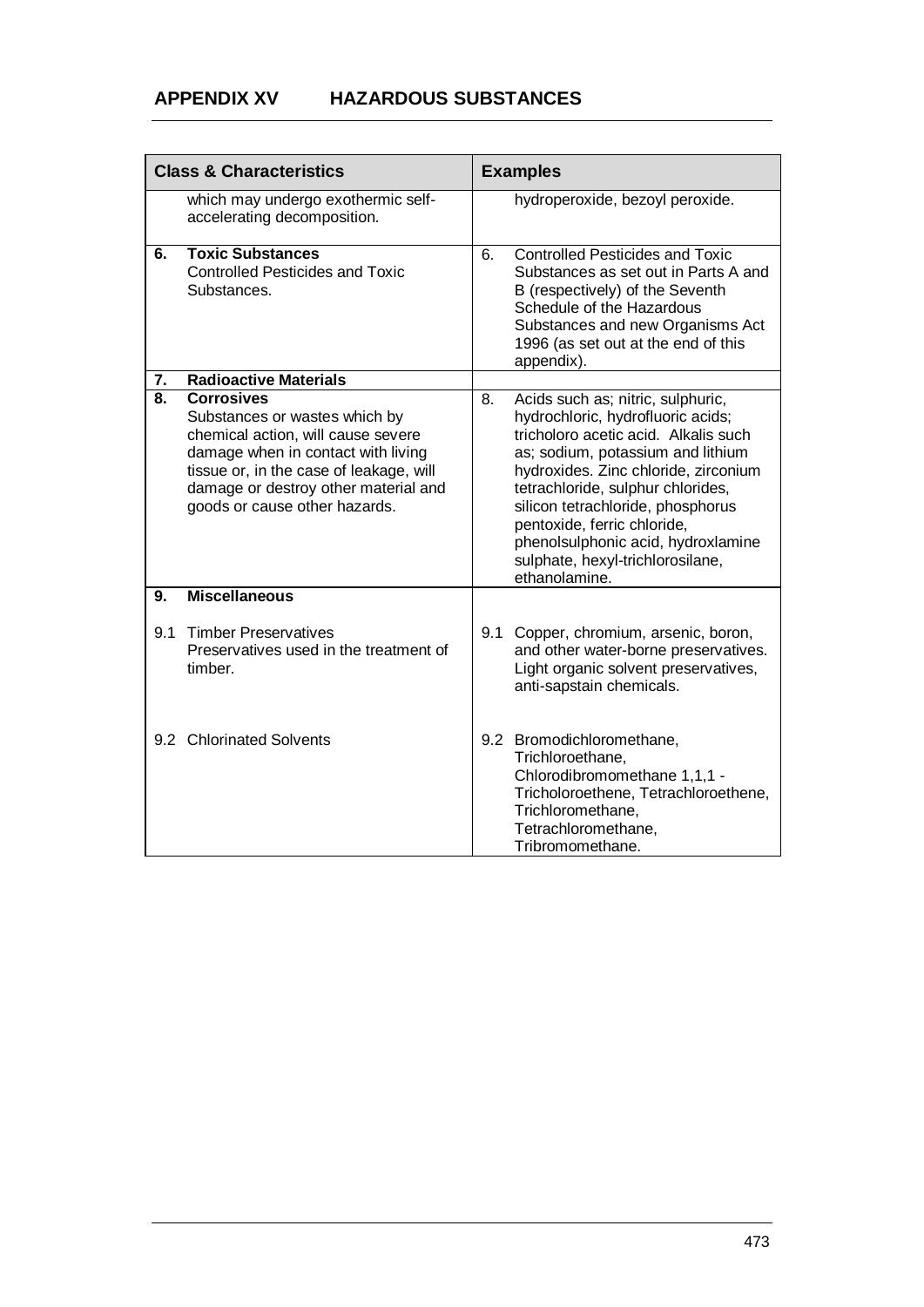## **TABLE 1: QUANTITY LIMITS FOR HAZARDOUS SUBSTANCES IDENTIFIED IN SCHEDULE 1**

## **RESIDENTIAL, RESIDENTIAL CONSERVATION, PAPAKAIANGA, SMALL SETTLEMENT, AKAROA HILL SLOPES AND RURAL-RESIDENTIAL AND INDUSTRIAL (CHURCH BAY) ZONES**

| <b>Schedule 1 Class</b>        | <b>Column A</b>          | <b>Column B</b>          |
|--------------------------------|--------------------------|--------------------------|
| 1a <sup>1</sup> - storage only | Nil                      | <b>Nil</b>               |
| $1b1$ - storage only           | 15 kg                    | $15$ kg                  |
| $\overline{2}$                 | 250 litres               | 10,000 litres            |
| 3a                             | $50$ litres <sup>2</sup> | $50$ litres <sup>2</sup> |
| 3b, 3c                         | 1200 litres              | 1200 litres              |
| 3u                             | Nil                      | Nil                      |
| 4.1                            | $10$ kg                  | $10$ kg                  |
| 4.2, 4.3                       | 100 kg                   | 100 kg                   |
| 5.1                            | 100 kg                   | 100 kg                   |
| 5.2                            | $5$ kg                   | $5$ kg                   |
| 8                              | 20 litres                | 20 litres                |
| 6                              | 50 litres                | 50 litres                |
| 9.1                            | 20 litres                | 20 litres                |
| 9.2                            | 20 litres                | 20 litres                |

| TOWN CENTRE, INDUSTRIAL (LYTTELTON) AND BOAT HARBOUR<br><b>ZONES</b> |                 |                 |  |
|----------------------------------------------------------------------|-----------------|-----------------|--|
| <b>Schedule 1 Class</b>                                              | <b>Column A</b> | <b>Column B</b> |  |
| $1a1$ - storage only                                                 | 25 kg           |                 |  |
| $1b1$ - storage only                                                 | 50 kg           |                 |  |
| 2                                                                    | 250 litres      | 40,000 litres   |  |
| 3a                                                                   | 3,000 litres    |                 |  |
| 3b, 3c                                                               | 3,000 litres    |                 |  |
| 3u                                                                   | 20,000 litres   |                 |  |
| 4.1                                                                  | 50 kg           |                 |  |
| 4.2, 4.3                                                             | 1,000 kg        |                 |  |
| 5.1                                                                  | 1,000 kg        |                 |  |
| 5.2                                                                  | 25 kg           |                 |  |
| 8                                                                    | 1,000 litres    |                 |  |
| 6                                                                    | 5,000 litres    |                 |  |
| 9.1                                                                  | 20 litres       |                 |  |
| 9.2 - Town Centre only                                               | 200 litres      |                 |  |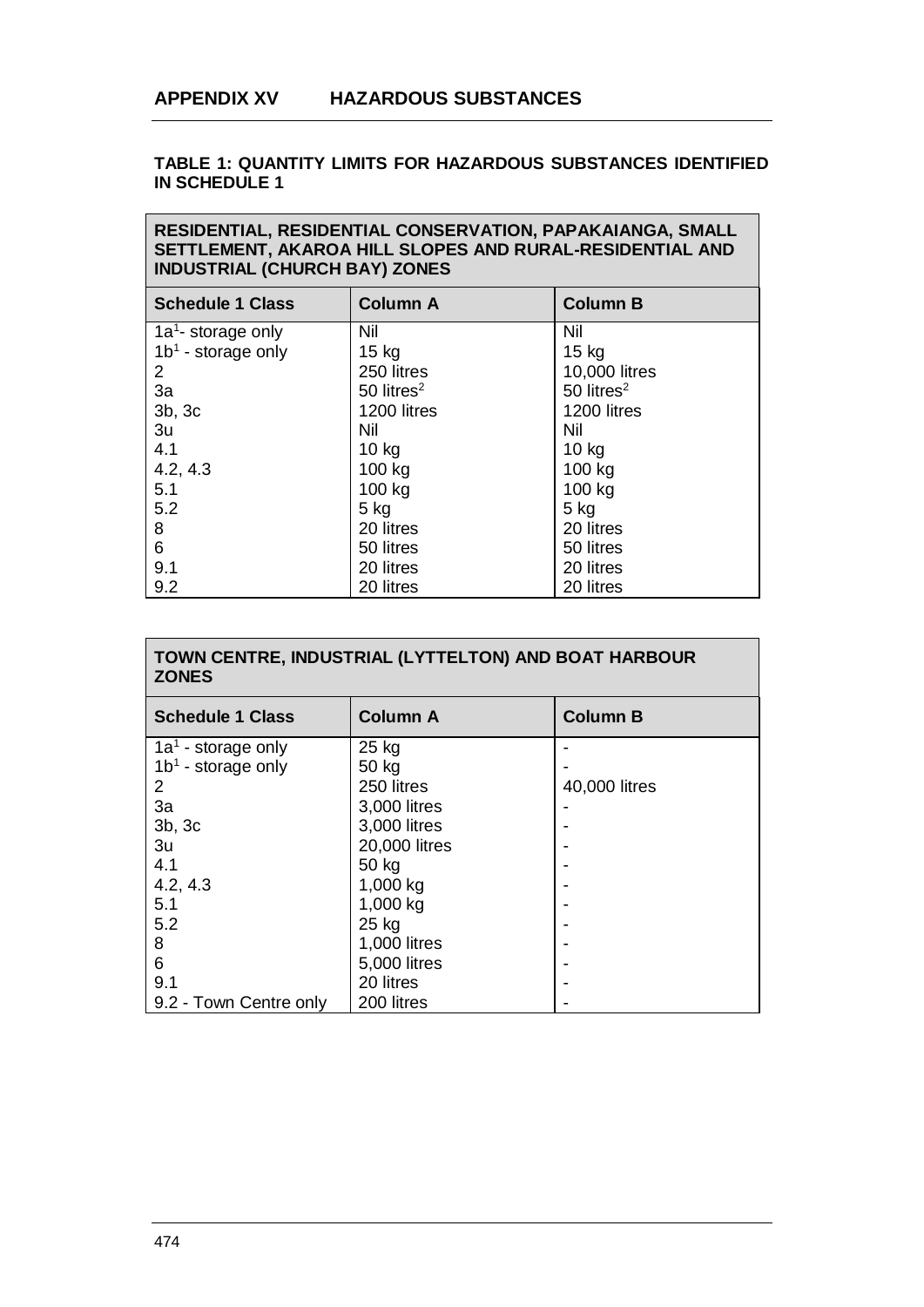| <b>RURAL, RECREATION RESERVE AND LAKES ZONES</b> |                    |                          |  |
|--------------------------------------------------|--------------------|--------------------------|--|
| <b>Schedule 1 Class</b>                          | <b>Column A</b>    | <b>Column B</b>          |  |
| $1a1$ - storage only                             | $2.5$ kg           |                          |  |
| $1b1$ - storage only                             | $15$ kg            |                          |  |
| $\mathbf{2}^{\mathsf{I}}$                        | 250 litres         | 10,000 litres            |  |
| 3a                                               | 2,000 litres       |                          |  |
| 3b, 3c                                           | 3,000 litres       |                          |  |
| 3u                                               | 10,000 litres      |                          |  |
| 4.1                                              | 10 kg              |                          |  |
| 4.2, 4.3                                         | 1,000 kg           |                          |  |
| 5.1                                              | 1,000 kg           |                          |  |
| 5.2                                              | $10$ kg            |                          |  |
| 8                                                | 1,000 kg           |                          |  |
| 6                                                | 1,000 kg           |                          |  |
| 9.1                                              | 20 litres          |                          |  |
| 9.2                                              | 20 litres          |                          |  |
| $\overline{7}$                                   | 'Type A' transport | 100 times the 'Type A'   |  |
|                                                  | package limits     | transport package limits |  |

| ALL ZONES               |                                                   |                                                    |  |
|-------------------------|---------------------------------------------------|----------------------------------------------------|--|
| <b>Schedule 1 Class</b> | Column A                                          | <b>Column B</b>                                    |  |
|                         | 'Type A' transport<br>package limits <sup>3</sup> | 100 times the 'Type A'<br>transport package limits |  |

## **Notes**

- 1. The use of high explosives is a permitted activity in all Zones but is subject to the Explosives Act and any subsequent legislation.
- 2. The 50 litre restriction does not apply to petrol and other 3a flammable liquids contained in a fuel tank of an internal combustion engine.
- 3. Transport package limits are set out in the following:
	- New Zealand Standard 5433:1988 'Code of Practice for the Transport of Hazardous Substances on Land';
	- Technical Instructions for the Safe Transport of Dangerous Goods by Air' of the International Civil Aviation Organisation (ICAO);
	- 'Dangerous Goods Code' of the International Air Transport Association ä, (IATA)', and in particular;
	- 'Regulations for the Safe Transport of Radioactive Material' of the ä, International Atomic Energy Agency (IAEA).
- 4. The Canterbury Regional Council requires a land use consent to use, erect, construct, place, alter, extend, remove, or demolish in, on, under or over